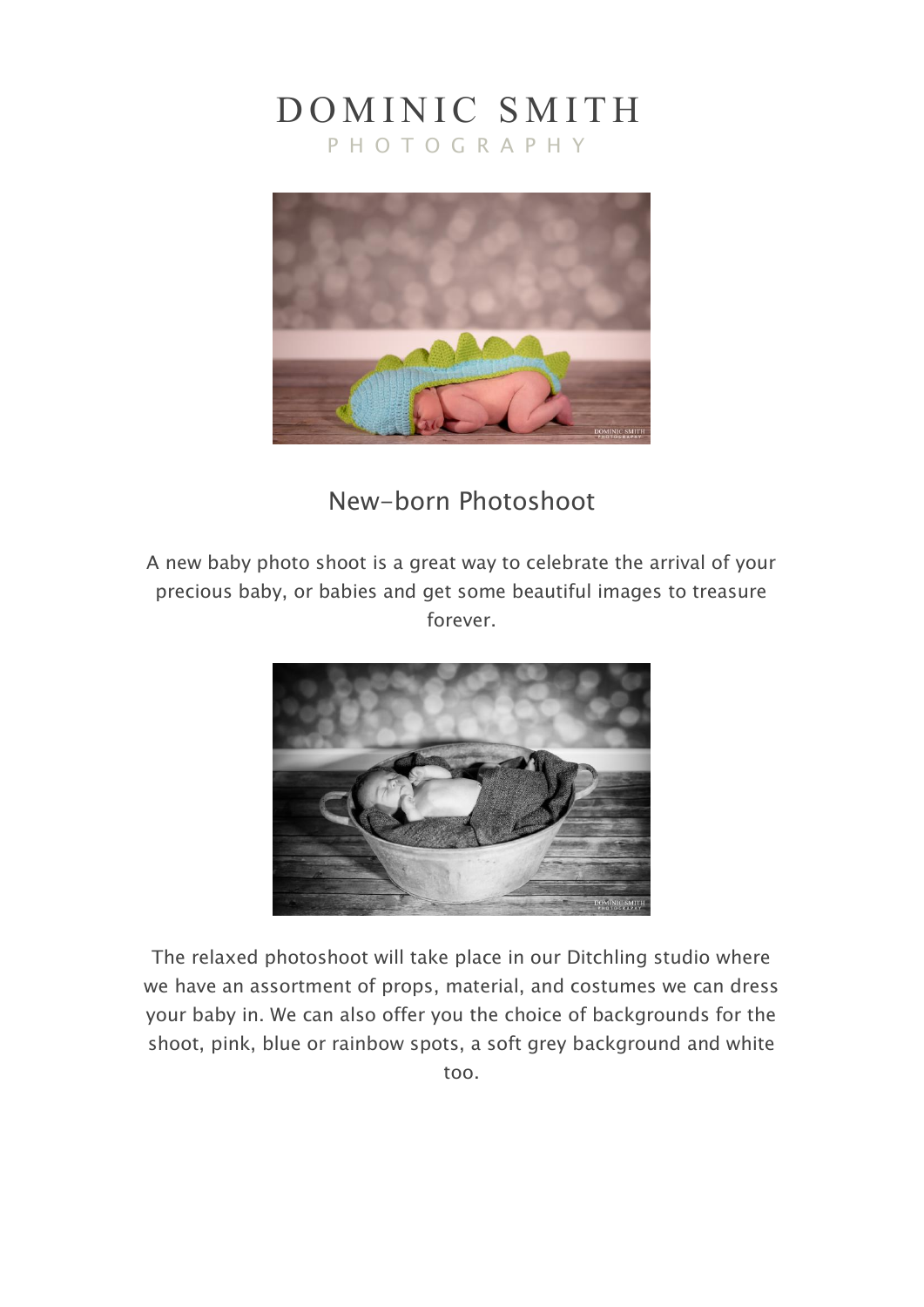

If you want you can bring a soft toy that baby can be photographed with, you can of course bring an outfit you wish to be used in the photo shoot too.



The new-born stage lasts for such a short amount of time. In the blink of an eye your tiny little bundle will have stretched out, filled out and be looking totally different. This is why new-born photography ideally happens when baby is between 3 and 7 days old.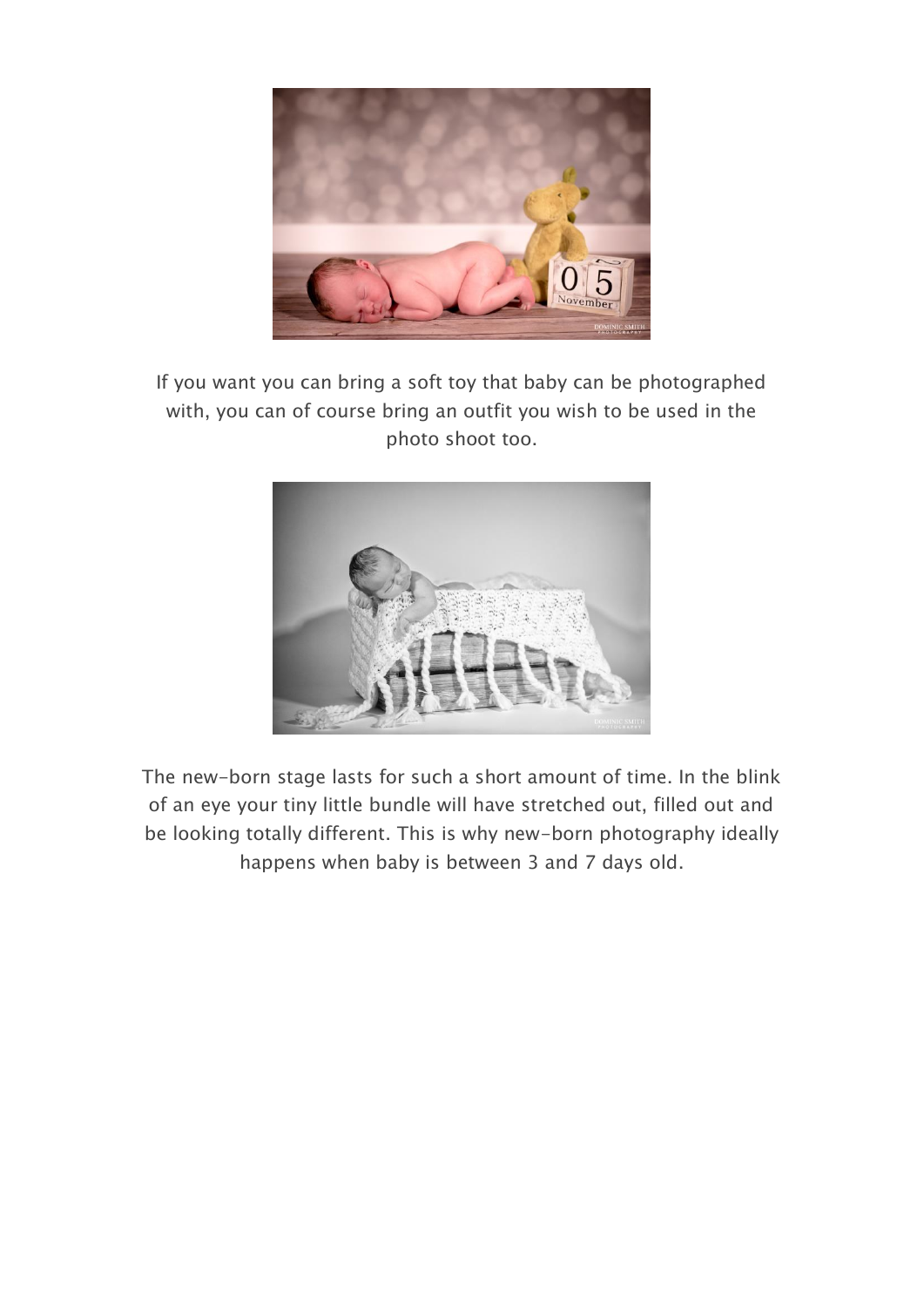# DOMINIC SMITH

P H O T O G R A P H Y

## 2021 Newborn Photoshoot

### Includes:

- Newborn photo session at our Ditchling studio: - Up to 3 hours photo session
- Post processing of all final photos with full quality images for digital download
- Password protected online gallery for friends/family including online ordering for prints
- Engraved, wooden USB memory stick containing digital copies of all of the final images.

### £295

### Extras:

Upgraded wooden USB memory stick presentation pack containing digital copies of the final photos and 20 x 6x4" mounted prints £45

Various print products available including prints, canvas and aluminium wall products.

All prices correct at time of printing.

www.dominicsmithphotography.co.uk